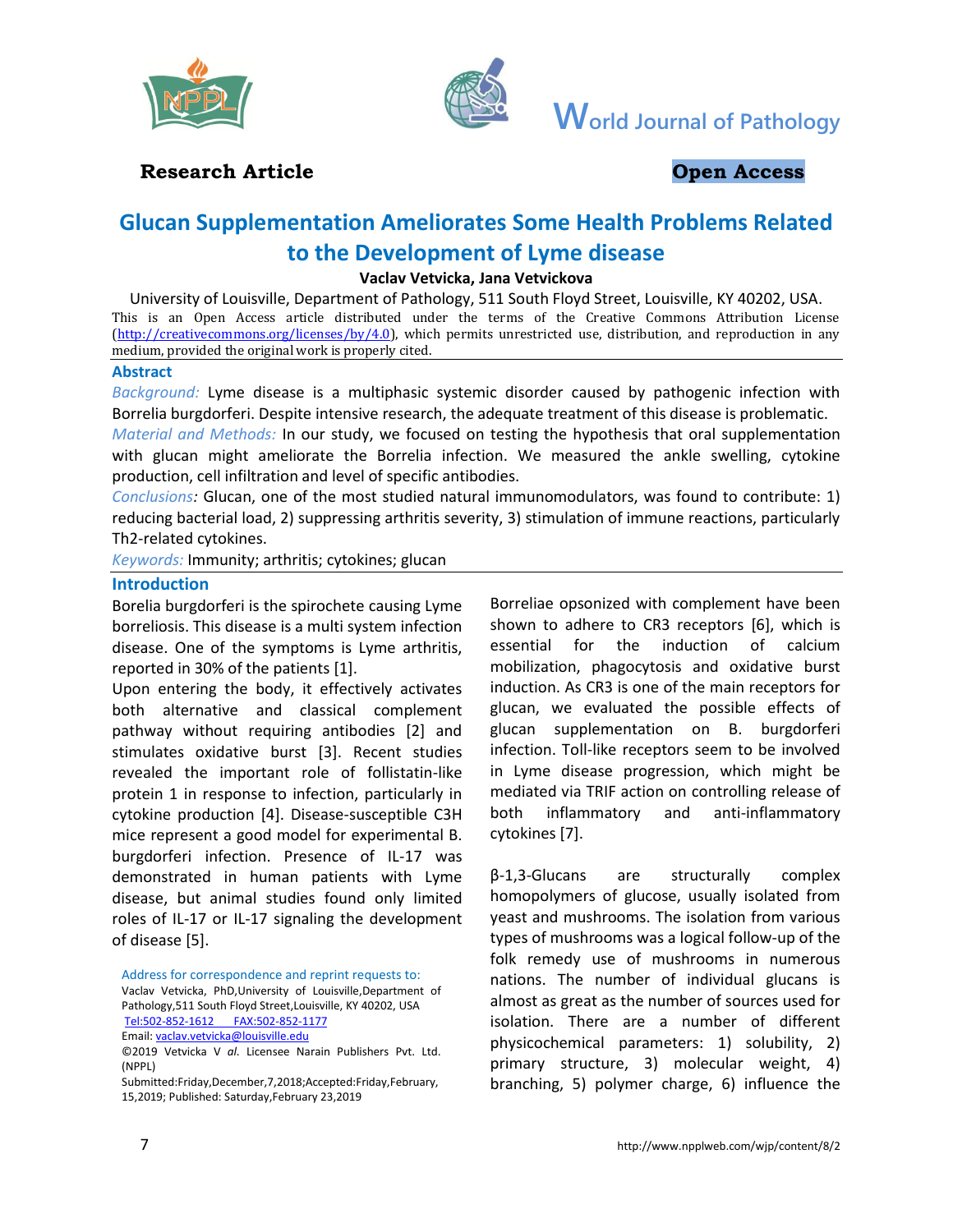biological activities of β-glucans.No clear-cut relationships were ever established.

Research with β-glucans has shown that they function mostly via stimulation of granulocytes, monocytes, macrophages, and natural killer cells. Two membrane β-glucan receptors that trigger responses to β-glucans have been characterized on a molecular level. The first to be reported was CR3 [8], the second was Dectin-1 receptor [9]. As biological effects of glucans appear to be multifactorial, it is not surprising that glucans also influence the production and secretion of cytokines and antibodies. Even a short supplementation with glucan can significantly improve salivary immunity [10].

The original studies on the effects glucan has on the immune system focused on mice. Subsequent studies demonstrated that glucan has a strong immunostimulating activity in a wide variety of other species, including earthworms, bees, shrimp, fish, chicken, rats, rabbits, guinea pigs, sheep, pigs, cattle and humans. Based on these results, it was concluded that glucans represent a type of immunostimulant that is active over the broadest spectrum of biological species.It is one of the first immunostimulants active across the evolutionary spectrum.

# **Methods**

# *Animals*

Female, 8 week old C3H/HeJ mice were purchased from the Jackson Laboratory (Bar Harbor, ME). All animal work was done according to the University of Louisville IACUC protocol. Animals were sacrificed by CO2 asphyxiation. Ten mice were used in each experiment.

#### *Material*

Yeast-derived insoluble Glucan #300 was purchased from Transfer Point (Columbia, SC). The purity is over 85%. Fetal calf serum (FCS) was purchased from Hyclone Laboratories (Logan, UT).

### *Bacteria and infection*

Frozen stock of a virulent isolate of B. burgdorferi strain N40 was used in all experiments. Stocks were added to 7 ml of C-BSKH medium containing 6% rabbit serum and grown to log phase at 32 °C. Spirochete dilutions were based on counting under dark-field microscopy and mice were inoculated in each hindfoodpad with 50 ul of BSKH medium containing 5x104 B.burgdorferi organisms [5].Ankle swelling was measured weekly throughout the infection at the thickest craniocaudal portion of the joint using a metric caliper.

#### *Pathology*

Infected mice were sacrificed on days 21 and 42 post infection. One ankle joint and one half of the heart were obtained, fixed and paraffin embedded. Sections were stained with hematoxylin and eosin. Sections wereevaluated for disease severity as described previously [11] on a scale from 0 to 4; 0 representing no inflammation and 4 representing serious inflammation.

# *Cellular infiltration*

Cellular infiltration was measured as described [5]. Briefly, removed ankles with removed excess muscle tissue were placed in 15-ml conical tubes containing 5 ml of PBS,  $4\%$  FCS,  $75\mu$  (0,03 mg)

| <b>Table 1: Ankle and heart severity scores</b>                                                                                                                                                                       |                 |                |                 |               |  |
|-----------------------------------------------------------------------------------------------------------------------------------------------------------------------------------------------------------------------|-----------------|----------------|-----------------|---------------|--|
| Group                                                                                                                                                                                                                 | Arthritic score |                | Carditis score  |               |  |
|                                                                                                                                                                                                                       | Severity        | Type           | Severity        | Type          |  |
| <b>CONTROL</b>                                                                                                                                                                                                        | $3.0 \pm 0.0$   | $3.0 \pm 0.0$  | $4.0 \pm 0.0$   | $4.0 \pm 0.0$ |  |
| <b>GLUCAN</b>                                                                                                                                                                                                         | $2.2 \pm 0.4*$  | $2.1 \pm 0.6*$ | $2.7 \pm 0.8^*$ | $3.5 \pm 0.5$ |  |
| Scores were determined from histological sections of tibiotarsal joints and hearts or control and glucan-<br>treated mice Results represent mean ± SD. *Significant differences between the groups at P < 0.05 level. |                 |                |                 |               |  |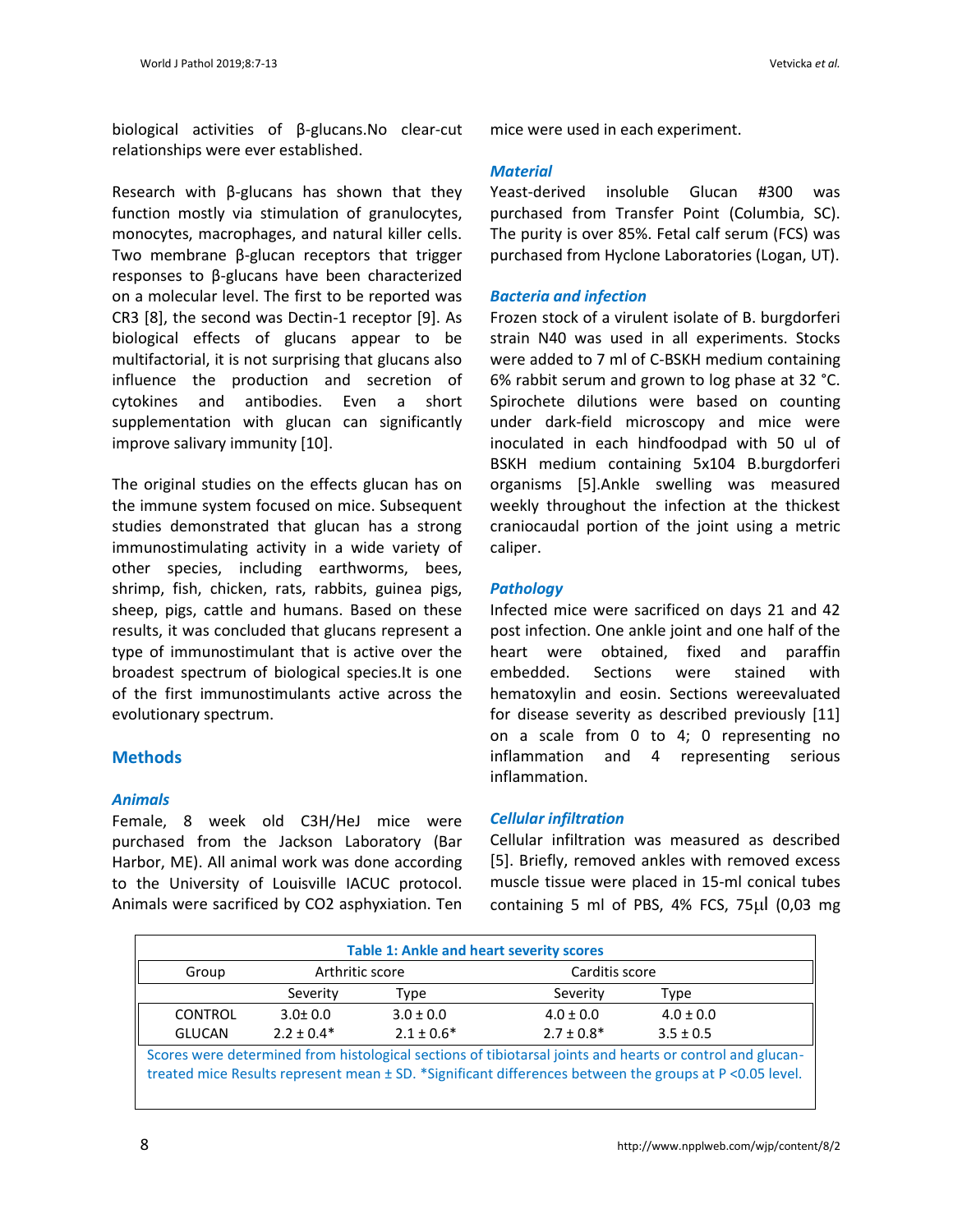DNase 1 (Sigma, St. Louis, MO) and 50ul of 100 mg/ml collagenase /dispase (Roche, Indianapolis, IN) and rocked for 60 min at room temperature. After being gently flayed apart by forceps, cells were strained through the 70 um filter and washed with PBS. Cells were then stained with appropriate FITC-labeled antibodies and evaluated by FACS.

#### *Antibodies*

Titers of IgM and IgG antibodies in sera of infected mice were determined by ELISA as previously described [12].

#### *Cytokine Array*

Mouse cytokines were measured in serum samples obtained 14 days post-infection [12] by using protein microarray services by Allied Biotech (Ijamsville, MD). The sera from infected and control mice were collected, filtered through 0.22 µm filter and stored in -80 °C freezer.

#### **Results**

To determine glucan supplementation, we orallyfed all mice in the glucan group with a daily dose of 100mg glucan for the whole course of infection. First, we measured if supplementation plays a role in ankle swelling; we monitored the swelling throughout the infection time course. We found no significant differences over the 42 day infection period (Figure 1). To better evaluate if there are any differences in development of disease we measured histological sections of ankles and hearts. We evaluated the section in a blind manner, scored for their overall level of inflammation (severity score) and for the ratio of neutrophils to macrophages (type score). Lower scores are interpreted as resolving inflammation, higher scores as acute inflammation. Data summarized in Table 1 show that glucan supplementation significantly lowered both scores in joints and severity score in carditis.

To examine the effects of adding glucan to a cellular infiltration diet, we used flow cytometry to analyze cellular infiltration into the joint tissue. Single cell suspensions were made from joint tissue and gated on live cells. Next, inflammatory cells, macrophages, neutrophils and T



**Figure1: Effect of glucan supplementation on ankle swelling.**

lymphocytes were counted in Day 21 and Day 42. No differences were found on Day 21, but in case of total inflammatory cells, neutrophils and T lymphocytes, significant improvements of infiltrating cells numbers were observed (Figure 2- 4). In individual P values for Figure 2 was 0.035, for Figure 3, 0.021 and for Figure 4, 0.023.

ELISA assay against B. burgdorferi whole cell sonicates were performed to determine the antibody profile present in mice after 14 days of infection and glucan supplementation. As shown in Figure 5, there was a significant reduction in total IgM and IgG antibodies following supplementation with glucan.



**Figure 2: Cellular infiltrates into infected joints - total inflammatory cells. Data are expressed**  as mean values  $\pm$  SD of three independent **experiments performed in triplicates. \*Represents significant differences between control (PBS) and glucan group at P ≤0.05 level.**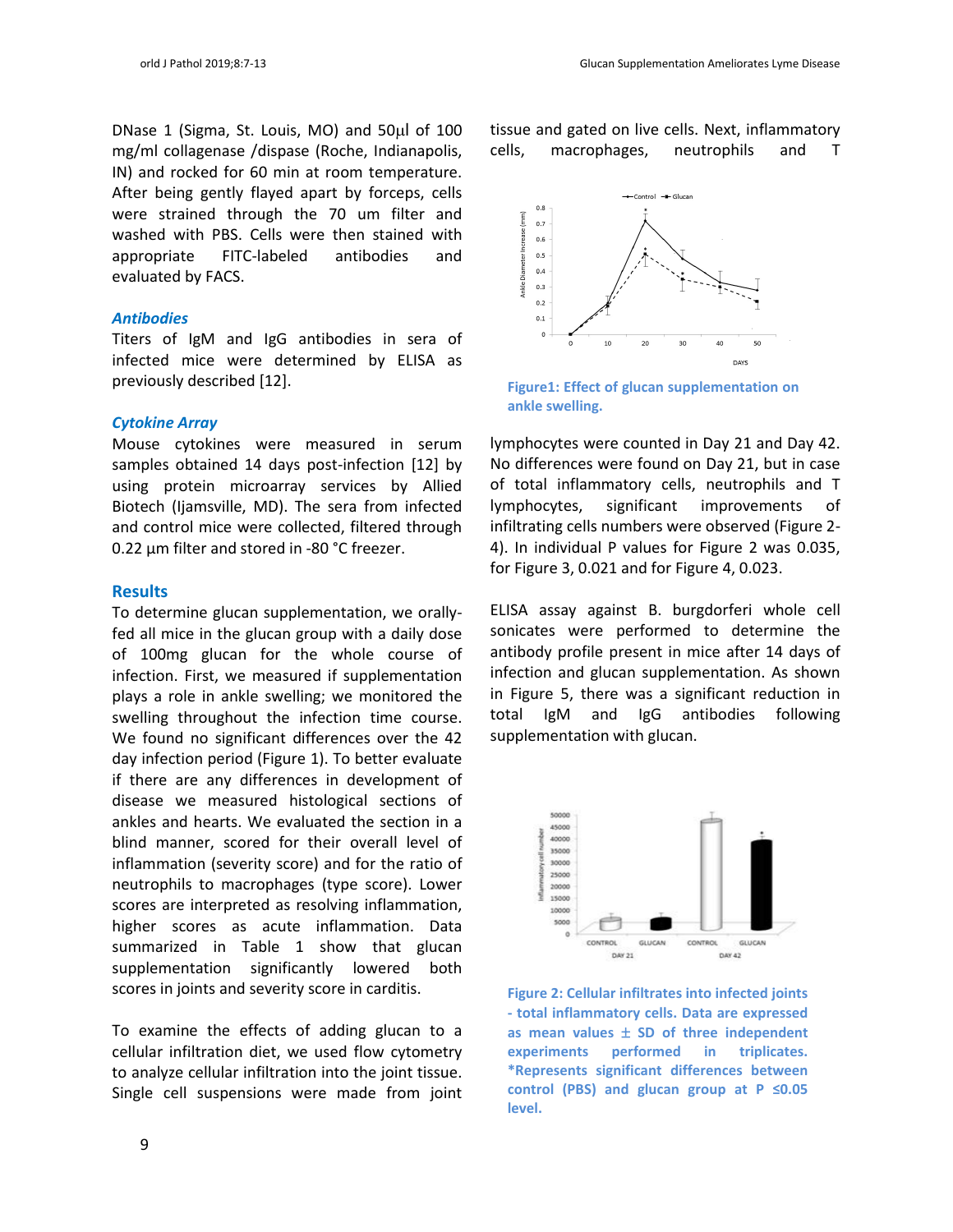Normal cytokine profile of mice infected with B. burgdorferi is a proinflammatory response with a downregulation of the Th2 response. We performed the cytokine analysis to determine if there was a different cytokine profile in response to glucan supplementation. We found that this treatment significantly upregulated the release of IL-4, IL-5, IL-9, IL-10, and IL-13, which are cytokines involved in a Th2 response (Figure 6). Changes in IL-2 and IL-12 secretion were not significant.



**Figure 3: Cellular infiltrates into infected joints – neutrophils. Data are expressed as**  mean values  $\pm$  SD of three independent **experiments performed in triplicates.** 

**\*Represents significant differences between control (PBS) and glucan group at P ≤0.05 level.**



**Figure 4: Cellular infiltrates into infected joints - T lymphocytes. Data are expressed as mean values SD of three independent experiments performed in triplicates. \*Represents significant differences between control (PBS) and glucan group at P ≤0.05 level.**

# **Discussion**



**Figure 5: Glucan supplementation lowers the titers of specific IgM and IgG antibodies. Serum was collected on day 14 post-infection. Data are expressed as mean values**  $\pm$  **SD of three independent** experiments performed **triplicates. \*Represents significant differences between control (PBS) and glucan group at P ≤0.05 level.**



**Figure 6: Effects of glucan supplementation on cytokine production. Data are expressed as mean values SD of three independent experiments performed in triplicates. \*Represents significant differences between control (PBS) and glucan group at P ≤0.05 level**.

We have examined the effects of glucan supplementation on some reactions associated with B. burgdorferi infection. Almost 40 years ago, β-glucan was described as a biological response modifier (BRM) that could stimulate tumor rejection in mice [13]. For a long time, βglucan has been studied in infections. Using several experimental models, it has been well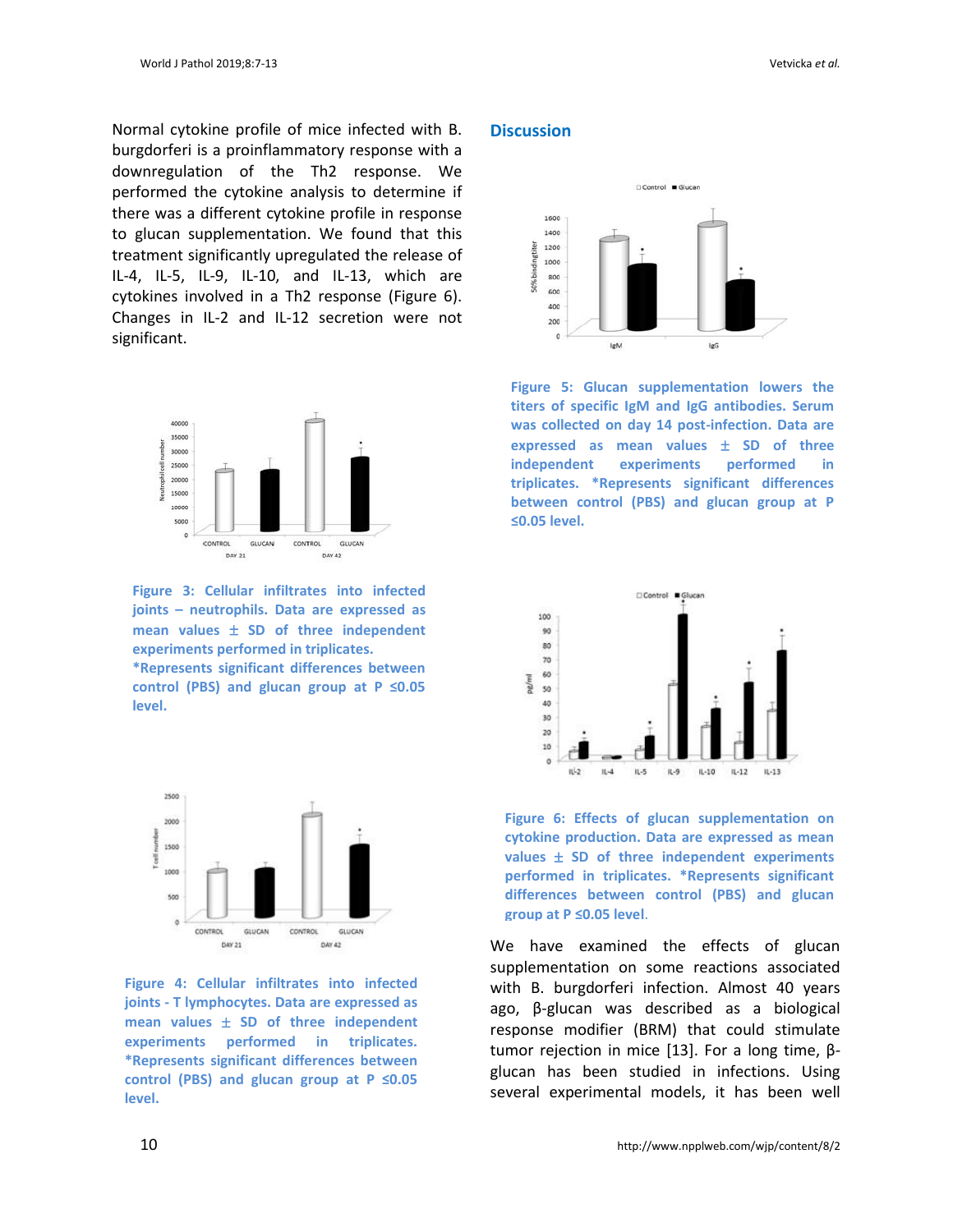established that β-glucan protects against infection with both bacteria and protozoa. It also enhances antibiotic efficacy in infections with antibiotic-resistant bacteria. The protective effect of β-glucan was shown in experimental infections with Candida albicans, Streptococcus suis, Plasmodium berghei, Staphylococcus aureus, and Escherichia coli; for review, see Vetvicka and Novak [2011]. Despite the fact that infections were one of the first studied actions of glucan in vertebrates, the question of glucan and parasites remains rather overlooked. Most of the studies revealed positive effects (for review, see Vetvicka and Fernandez-Botran [2018]). Glucan was found to affect biological reactions in every species tested. From these results, it is not surprising that glucan is intensively studied in humans, also [16- 18]. As CR3 receptors, known to bind glucan, also mediates the binding of opsonized B. burgdorferito mammalian cells [19] and is directly involved in phagocytosis of B. burgdorferi [20], we decided to study the possible effects of a daily supplementation with glucan on known effects of B. burgdorferi infection.

Data presented in our study showed that despite having no effects on ankle swelling during the infection, glucan supplementation improved arthritis severity scores and Lyme carditis. In several infection models, less inflammation is usually associated with reduction of neutrophils recruitment. As the role of neutrophils in development of Lyme arthritis is known, we measured different subpopulations of infiltrating cells and found that glucan treatment significantly improved infiltrating cell numbers on Day 42.

A robust antibody response against B. burgdorferi is well known and clearly plays an important, despite insufficient, role in bacterial clearance. In glucan-supplemented mice, we saw a significant decrease in the titers of IgM and IgG antibodies, the two classes known to be elevated during the response against B. burgdorferi infection [21, 22]. Cytokine profile of infected mice corresponded with previously published data [12] and showed strong downregulation of Th2 response. However,

it is important to note that it appears that not just Th2 but other cellular (both T and B) responses are activated after glucan ingestion. In the glucansupplemented group, we found significant improvements of the secretion of these cytokines, which probably contributed to amelioration of Lyme disease or at least arthritis [23].

# **Conclusion**

From our data we conclude that food supplementation with glucan might offer a new way to suppress the effects of B. burgdorferi infection. The exact mechanisms are still unclear, but probably involve stimulation of immune reactions, particularly Th2-related cytokines.

# **Learning points**

Short term glucan supplementation ameliorates health problems associated with B. burgdorferi infection.

Mechanisms of action probably involve stimulation of immune reactions, particularly Th2 related cytokines.

# **Conflict of Interest**

The authors declare no conflict of interest.

# **Disclosures**

This was not previously presented in a conference and there is no funding to declare.

# **References**

- 1. Bacon RM, Kugeler KJ, Mead PS, Centers for Disease C, Prevention. Surveillance for Lyme disease--United States, 1992-2006. MMWR Surveill Summ. 2008; 57:1-9.[\[PubMed](https://www.ncbi.nlm.nih.gov/pubmed/18830214)[\]\[Free full text\]](https://www.cdc.gov/mmwr/preview/mmwrhtml/ss5710a1.htm)
- 2. Van Dam AP, Oei A, Jaspars R, Fijen C, Wilske B, Spanjaard L, Dankert J. Complement-mediated serum sensitivity among spirochetes that cause Lyme disease. Infect Immun. 1997;65:1228- 1236[.\[Pubmed\]\[PMC Full Text\]](https://www.ncbi.nlm.nih.gov/pubmed/9119456)
- 3. Szczepanski A, Fleit HB. Interaction between Borrelia burgdorferi and polymorphonuclear leukocytes phagocytosis and the induction of the respiratory burst. Ann NY Acad Sci. 1988; 539:425-428. <https://doi.org/10.1111/j.1749-6632.1988.tb31893.x>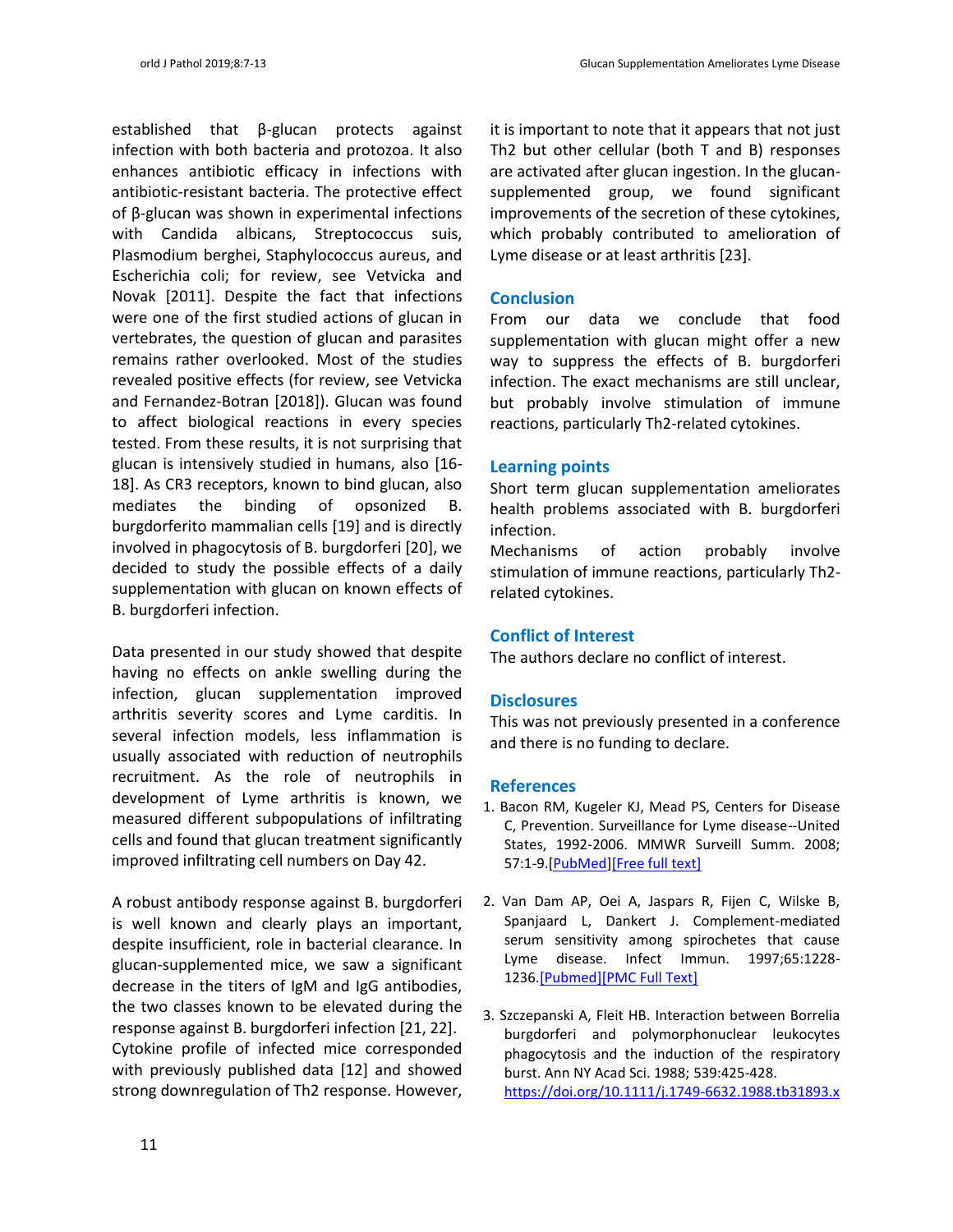- 4. Campfield BT, Nolder CL, Marinov A, Bushnell D, Davis A, Spychala C, Hirsch R, Nowalk AJ. Follistatin-like protein 1 is a critical mediator of experimental Lyme arthritis and the humoral response to Borrelia burgdorferi infection. Microb Pathog. 2014;73:70-79. [\[PubMed\]\[PMC Full Text\]](https://www.ncbi.nlm.nih.gov/pubmed/24768929)
- 5.Lasky CE, Jamison KE, Sidelinger DR, Pratt CL, Zhang G, Brown CR. Infection of Interleukin 17 receptor Adeficient C3H mice with Borrelia burgdorferi does not affect their development of Lyme arthritis and carditis. Infect Immun. 2015;83:2882- 2888.[\[PubMed\]](https://www.ncbi.nlm.nih.gov/pubmed/25939508)[\[ PMC Full Text\]](https://www.ncbi.nlm.nih.gov/pmc/articles/PMC%20PMC4468557)
- 6.Suhonen J, Hartiala K, Tuominen-Gustafsson H, Viljanen MK. Borrelia burgdorferi--induced oxidative burst, calcium mobilization, and phagocytosis of human neutrophils are complement dependent. J Infect Dis. 2000; 181:195-202. [\[PubMed\]](https://www.ncbi.nlm.nih.gov/pubmed/10608767)
- 7.Petnicki-Ocwieja T, Chung E, Acosta DI, Ramos LT, Shin OS, Ghosh S, Kobzik L, Li X, Hu LT. TRIF mediates Tolllike receptor 2-dependent inflammatory responses to Borrelia burgdorferi. Infect Immun. 2013;81:402- 410. [\[PubMed\]](https://www.ncbi.nlm.nih.gov/pubmed/23166161) [\[PMC Full Text\]](https://www.ncbi.nlm.nih.gov/pmc/articles/PMC3553797/)
- 8.Thornton BP, Vetvicka V, Pitman M, Goldman RC, Ross GD. Analysis of the sugar specificity and molecular location of the beta-glucan-binding lectin site of complement receptor type 3 (CD11b/CD18). J Immunol. 1996;156:1235-1246. [\[PubMed\]](https://www.ncbi.nlm.nih.gov/pubmed/8558003)
- 9.Taylor PR, Brown GD, Reid DM, Willment JA, Martinez-Pomares L, Gordon S, Wong SY. The beta-glucan receptor, dectin-1, is predominantly expressed on the surface of cells of the monocyte/macrophage and neutrophil lineages. J Immunol. 2002;169:3876- 3882[.\[PubMed\]](https://www.ncbi.nlm.nih.gov/pubmed/12244185) [\[Free Full Text\]](http://www.jimmunol.org/content/169/7/3876.long)
- 10.Vetvicka V, Richter J, Svozil V, Rajnohova Dobiasova L, Kral V. Placebo-driven clinical trials of Transfer Point Glucan #300 in children with chronic respiratory problems: Antibody production. Am J Immunol. 2013;9:43-47[.\[PubMed\]](https://www.ncbi.nlm.nih.gov/pubmed/25332970) [\[PMC Full Text\]](https://www.ncbi.nlm.nih.gov/pmc/articles/PMC4200675/)
- 11.Ritzman AM, Hughes-Hanks JM, Blaho VA, Wax LE, Mitchell WJ, Brown CR. The chemokine receptor CXCR2 ligand KC (CXCL1) mediates neutrophil recruitment and is critical for development of experimental Lyme arthritis and carditis. Infect Immun. 2010;78:4593-4600. [\[PubMed\]](https://www.ncbi.nlm.nih.gov/pubmed/20823213) [\[PMC Full](https://www.ncbi.nlm.nih.gov/pmc/articles/PMC2976349/)  [Text\]](https://www.ncbi.nlm.nih.gov/pmc/articles/PMC2976349/)
- 12.Van Laar TA, Hole C, Rajasekhar Karna SL, Miller CL, Reddick R, Wormley FL, Seshu J. Statins reduce spirochetal burden and modulate immune responses in the C3H/HeN mouse model of Lyme disease. Microbes Infect. 2016;18:430-435[.\[PubMed\]](https://www.ncbi.nlm.nih.gov/pubmed/26993029) [\[PMC](https://www.ncbi.nlm.nih.gov/pmc/articles/%20PMC4975942/)  [Ful Text\]](https://www.ncbi.nlm.nih.gov/pmc/articles/%20PMC4975942/)
- 13.Yanagawa T, Oguro M, Takagi T, Takenaga K. [Direct antitumor activity of biological response modifiers (B.R.M.) proven by an in vitro sensitivity test]. Gan To Kagaku Ryoho. 1984;11:2155-2162. [\[PubMed\]](https://www.ncbi.nlm.nih.gov/pubmed/6486831)
- 14.Vetvicka V, Novak M. Biological action of B-glucan. In: Vetvicka V, Novak M, eds. Biology and Chemistry of Beta Glucan: Bentham Science; 2011:10-18.
- 15.Vetvicka V, Fernandez-Botran R. β-Glucan and parasites. Helminthologia. 2018;55:177-184.
- 16.Kushner BH, Cheung IY, Modak S, Kramer K, Ragupathi G, Cheung NK. Phase I trial of a bivalent gangliosides vaccine in combination with betaglucan for high-risk neuroblastoma in second or later remission. Clin Cancer Res. 2014;20:1375- 1382[.\[PubMed\]](https://www.ncbi.nlm.nih.gov/pubmed/24520094) [\[PMC Full Text\]](https://www.ncbi.nlm.nih.gov/pmc/articles/PMC5592799/)
- 17.Richter J, Svozil V, Kral V, Rajnohova Dobiasova L, Stiborova I, Vetvicka V. Clinical trials of yeast-derived beta-(1,3) glucan in children: effects on innate immunity. Ann Transl Med. 2014;2:15. [\[PubMed\]](https://www.ncbi.nlm.nih.gov/pubmed/25332991) [\[PMC Full Text\]](https://www.ncbi.nlm.nih.gov/pmc/articles/PMC4202474/)
- 18.Větvička Vc . [Beta]-glucans as Natural Biological Response Modifiers. New York: Nova Science Publishers, Inc.; 2013.
- 19.Cinco M, Murgia R, Presani G, Perticarari S. Integrin CR3 mediates the binding of nonspecifically opsonized Borrelia burgdorferi to human phagocytes and mammalian cells. Infect Immun. 1997;65:4784- 4789[.\[PubMed\]](https://www.ncbi.nlm.nih.gov/pubmed/9353065) [\[PMC Full Text\]](https://www.ncbi.nlm.nih.gov/pmc/articles/PMC175686/pdf/654784.pdf)
- 20.Hawley KL, Martin-Ruiz I, Iglesias-Pedraz JM, Berwin B, Anguita J. CD14 targets complement receptor 3 to lipid rafts during phagocytosis of Borrelia burgdorferi. Int J Biol Sci. 2013;9:803- 81[0.\[PubMed\]\[PMC Full Text\]](https://www.ncbi.nlm.nih.gov/pubmed/23983613)
- 21.Burdash N, Fernandes J. Lyme borreliosis: detecting the great imitator. J Am Osteopath Assoc. 1991;91:573-574, 577-578.[\[PubMed\]](https://www.ncbi.nlm.nih.gov/pubmed/1874654)